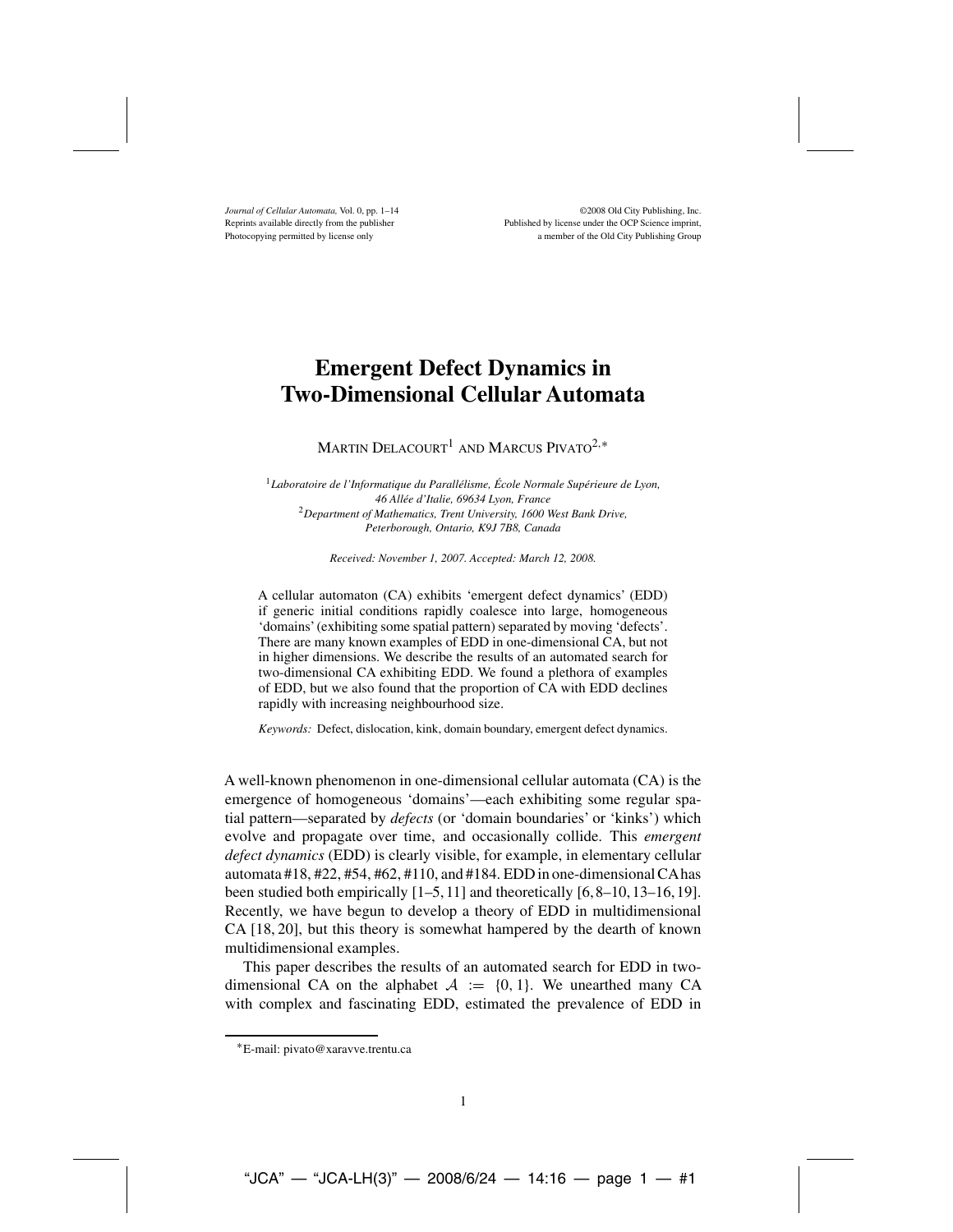### 2 M. DELACOURT AND M. PIVATO

various 'spaces' of two-dimensional CA, and obtained some statistics about the qualitative properties of the EDD.

*Domains and Defects.* Heuristically, 'domains' and 'defects' are large-scale, emergent structures which are visible in the spacetime diagrams of CA. However, to study defects rigorously, we need a precise definition. Following [18–20], we define defects relative to some reference subshift. A *subshift* is a closed, shift-invariant subset  $\mathbf{X} \subset \mathcal{A}^{\mathbb{Z}^D}$ . For example, the support of a stationary Markov chain is a subshift of  $\mathcal{A}^{\mathbb{Z}}$  (called a *Markov shift*). Any spatially periodic pattern (e.g. checkerboard, stripes, etc.) corresponds to a periodic subshift of  $A^{\mathbb{Z}^2}$ . More generally, almost anything that might be called 'spatial order' corresponds to some subshift; see [12, 17].

If **X**  $\subset A^{\mathbb{Z}^D}$  is a subshift, then for any finite  $\mathbb{K} \subset \mathbb{Z}^D$ , let  $\mathbf{X}_{\mathbb{K}} :=$  $\{x_{\mathbb{K}} : x \in X\}$  be the set of all **X***-admissible* K*-blocks*. If  $z \in \mathbb{Z}^D$ , then  $\mathbf{X}_{\mathbb{K}} = \mathbf{X}_{\mathbb{K}+\mathsf{z}}$  (because **X** is shift-invariant). We say **X** is a *subshift of finite type* (SFT) if there is some finite K such that  $\mathbf{X} = {\mathbf{a} \in \mathcal{A}^{\mathbb{Z}^D}}; \mathbf{a}_{K+Z} \in$  $\mathbf{X}_{\mathbb{K}}$ ,  $\forall z \in \mathbb{Z}^D$ }. For example, if the elements of A are 'Wang tiles' (square tiles with edge-matching constraints), then the set of admissible 'tilings' of  $\mathbb{Z}^2$ by A is an SFT of  $A^{\mathbb{Z}^2}$ . If  $\Phi : A^{\mathbb{Z}^D} \longrightarrow A^{\mathbb{Z}^D}$  is any CA, then the fixed-point set<br>of  $\Phi$  is an SET of  $A^{\mathbb{Z}^D}$ , as is the set of *P*, periodio points (for any fixed *P*,  $\in \mathbb{N}$ ). of  $\Phi$  is an SFT of  $\mathcal{A}^{\mathbb{Z}^D}$ , as is the set of *P*-periodic points (for any fixed  $P \in \mathbb{N}$ ).

If  $\mathbf{a} \in \mathcal{A}^{\mathbb{Z}^D}$ , then the **X***-admissible region* of  $\mathbf{a}$  is  $\mathbb{A} := \{ \mathbf{z} \in \mathbb{Z}^D \}$ ;  $\mathbf{a}_{K+z} \in \mathbf{X}_K$ ; this is the part of **a** which is covered by the 'homogeneous' domains' exhibiting the 'regular pattern' encoded in **X**. The complement  $\mathbb{Z}^D \setminus \mathbb{A}$  is the *defective* part of **a**. We can thus precisely define the 'defects' in **a**, relative to any subshift **X** of finite type. (This definition can also be extended to subshifts *not* of finite type, at the cost of considerable technical complexity; see [18,20] for details). The reference subshift **X** is arbitrary, but the 'correct' choice is usually obvious from context: loosely speaking, **X** should be the smallest subshift whose regular domains cover 'most' of the configuration **a**.

*Search Methodology.* Our search method was roughly as follows:

- 1. Let L be large (e.g.  $L := 1024$ ), and let  $\mathbb{L} := \mathbb{Z}_{/L} \times \mathbb{Z}_{/L}$  be an  $L \times L$ square lattice with toroidal boundary conditions. Let  $\mathbf{a} \in \mathcal{A}^{\mathbb{L}}$  be a random initial condition.
- 2. Let  $\Phi : \mathcal{A}^{\mathbb{L}} \longrightarrow \mathcal{A}^{\mathbb{L}}$  be a randomly generated 2-dimensional CA.
- 3. Compute  $\mathbf{b} := \Phi^T(\mathbf{a})$  for some large T (e.g. T := 100)
- 4. Let  $\rho$  be the empirical probability distribution of  $k \times k$  blocks in **b** (where e.g.  $k := 3$ ).
- 5. Examine  $\rho$  for the 'statistical signature' of emergent defects.
- 6. Isolate likely candidates and analyze their defect structure.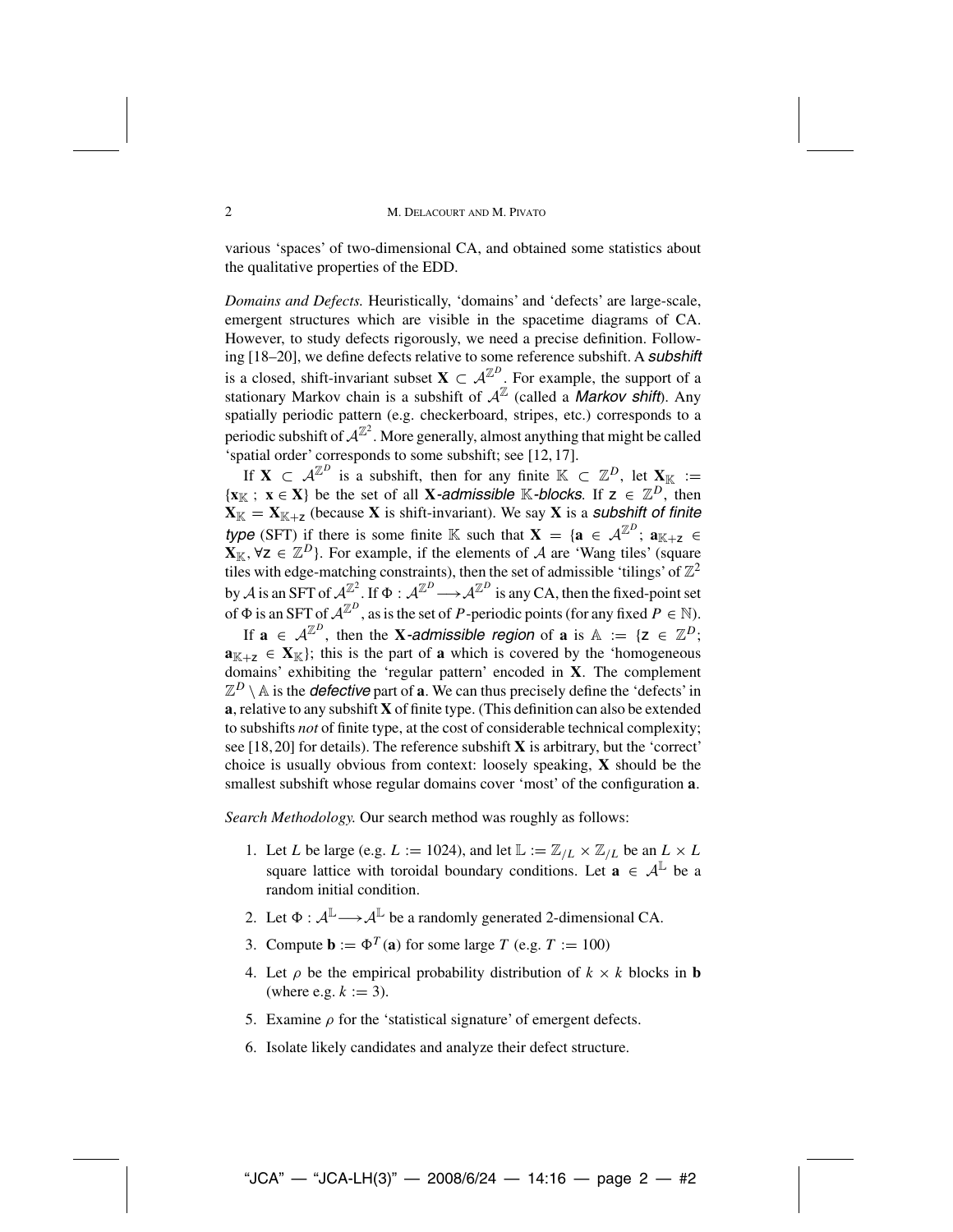*Statistical signature of EDD.* Let  $k \in \mathbb{N}$  and let  $\mathbb{K} := [0...k]^2 \subset \mathbb{Z}^2$ . If  $|\mathcal{A}| = 2$ , then  $|\mathcal{A}^{\mathbb{K}}| = 2^{k^2}$ . For any  $\mathbf{c} \in \mathcal{A}^{\mathbb{K}}$ , let

$$
\rho(\mathbf{c}) := \frac{\# \{ \ell \in \mathbb{L} \; ; \; \mathbf{b}_{\mathbb{K} + \ell} = \mathbf{c} \}}{L^2}
$$
(1)

be the 'frequency' with which **c** appears in **b** :=  $\Phi^T(\mathbf{a})$ ; thus,  $\rho : A^{\mathbb{K}} \longrightarrow [0, 1]$ is the 'empirical' probability distribution of K-blocks observed in **b**. To detect EDD, let <sup>−</sup><sup>N</sup> := {..., <sup>−</sup>3, <sup>−</sup>2, <sup>−</sup>1, <sup>0</sup>}, and define the *log-probability histogram*  $h : (-\mathbb{N}) \longrightarrow [0, 1]$  as follows:

$$
h(-n) := \sum \{ \rho(\mathbf{c}) \; ; \; \mathbf{c} \in \mathcal{A}^{\mathbb{K}} \text{ and } 2^{-n-1} < \rho(\mathbf{c}) \le 2^{-n} \}. \tag{2}
$$

In other words, h(−n) is the probability that a ρ-random <sup>K</sup>-block **<sup>c</sup>** will have a probability  $\rho(c)$  close to  $2^{-n}$ .

**Examples:** (a) Suppose  $\rho$  is the *uniform measure*—i.e.  $\rho(\mathbf{c}) = 2^{-k^2}$  for all  $\mathbf{c} \in A^{\mathbb{K}}$ . Then  $h(-k^2) = 1$  and  $h(x) = 0$  for all  $x \neq -k^2$ .  $\mathbf{c} \in \mathcal{A}^{\mathbb{R}}$ . Then  $h(-k^2) = 1$ , and  $h(x) = 0$  for all  $x \neq -k^2$ .

(b) If **b** is a constant configuration, then  $\rho$  is a *point mass*—i.e.  $\rho(\mathbf{c}) = 1$ for some **c**  $\in$  A<sup>K</sup>, and  $\rho$  (**c**<sup>'</sup>) = 0 for all other **c**<sup>'</sup>  $\in$  A<sup>K</sup>. Then  $h$ (0) = 1, and  $h$ (x) = 0 for all  $x < 0$  $h(x) = 0$  for all  $x < 0$ .

(c) Suppose **b** is a checkerboard, or a pattern of alternating stripes of width one (vertical or horizontal). Then  $\rho$  is supported on two distinct K-blocks, each with probability  $2^{-1}$ . Thus,  $h(-1) = 1$ , and  $h(x) = 0$  for all  $x \neq -1$ .

(d) Let  $\mathbb{P} \subset \mathbb{Z}^2$  be a subgroup of index P, and suppose **b** is a  $\mathbb{P}$ -periodic pattern. Then  $\rho$  is supported on P distinct K-blocks, each with probability 1/P. Thus,  $h \lfloor -\log_2(P) \rfloor = 1$ , and  $h(x) = 0$  for all  $x \neq \lfloor -\log_2(P) \rfloor$ .

(e) Suppose **b** is a generic configuration for some stationary measure on  $\mathcal{A}^{\mathbb{Z}^2}$ with entropy  $\eta \in [0, 1]$ . If k is large enough, then the Shannon-MacMillan-Brieman Theorem [7] says  $\rho(c) \approx 2^{-\eta k^2}$  for roughly  $2^{\eta k^2}$  distinct  $c \in A^{\mathbb{K}}$ ,<br>and  $\rho(c') \approx 0$  for all other  $c' \in A^{\mathbb{K}}$ . Thus,  $|b| - \eta k^2| \approx 1$  while  $h(r) \approx 0$  for and  $\rho(\mathbf{c}') \approx 0$  for all other  $\mathbf{c}' \in \mathcal{A}^{\mathbb{K}}$ . Thus,  $h \lfloor -\eta k^2 \rfloor \approx 1$  while  $h(x) \approx 0$  for all  $x \approx n k^2$ all  $x \approx \eta k^2$ .

In each case,  $h$  has a single 'spike' at a particular log-probability value; this value crudely measures the 'complexity' of the pattern in **b**. Now suppose that **b** consisted *mainly* of this pattern, but also contained a few low-probability 'defects'; this will slightly diminish the 'spike' in  $h$ , and introduce a small 'tail' of lower-probability events. This 'spike and tail' pattern is the statistical signature of defects. However, for our automated search, we used a somewhat simpler criterion: low entropy. The *entropy* of  $\rho$  is defined

$$
\eta(\rho) := -\sum_{\mathbf{c} \in \mathcal{A}^{\mathbb{K}}} \rho(\mathbf{c}) \cdot \log_2[\rho(\mathbf{c})] \approx \sum_{n=0}^{\infty} nh(-n).
$$

Thus,  $\eta(\rho)$  is small iff  $h(-n)$  is large for some small  $n \in \mathbb{N}$ ; this indicates that large regions of **b** are admissible to some low-entropy (or zero-entropy)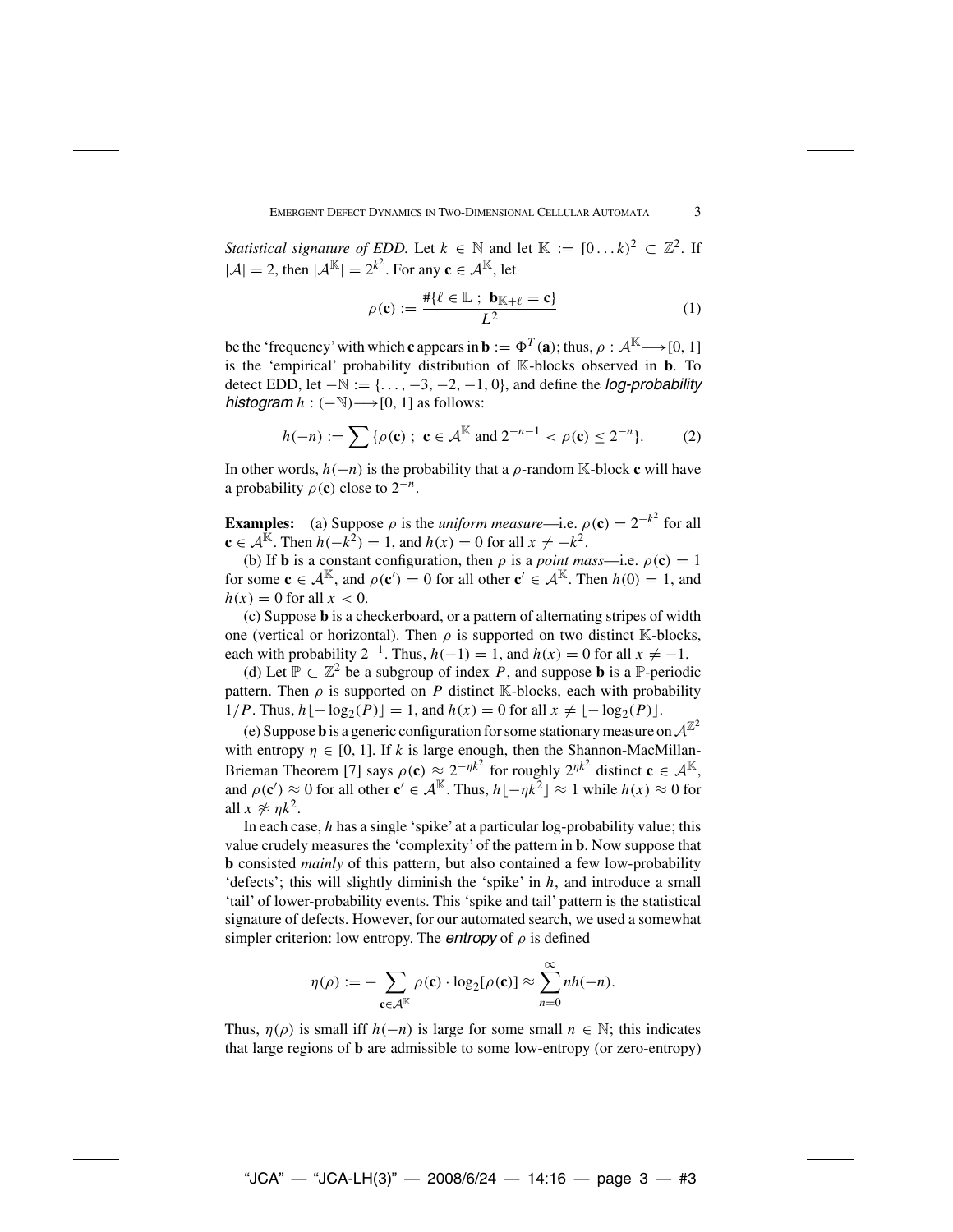#### 4 M. Delacourt and M. Pivato

subshift. In practice, such a **b** almost always contains defects. Thus, we used a cap  $n(\rho) < \overline{n}$  as a simple heuristic test for EDD. Empirically, we found that setting  $\overline{\eta} := 8.0$  produced the best results (i.e. it detects all the CA which clearly show EDD, and rejects most of the ones which don't).

*CA search spaces.* For any finite 'neighbourhood'  $\mathbb{H} \subset \mathbb{Z}^2$ , let  $CA(\mathbb{H})$  be the set of all CA on  $\mathcal{A}^{\mathbb{Z}^2}$  with a local rule  $\phi : \mathcal{A}^{\mathbb{H}} \longrightarrow \mathcal{A}$ . Clearly,  $|CA(\mathbb{H})| = |\mathcal{A}|^{|\mathcal{A}|^{|\mathbb{H}|}}$ .<br>Thus, if  $|A| = 2$  and  $|\mathbb{H}| = 2$ , then  $|CA(\mathbb{H})| = 2^{2^3} = 256$ , but if  $|\mathbb{H}| \ge 5$ . Thus, if  $|\mathcal{A}| = 2$  and  $|\mathbb{H}| = 3$ , then  $|\mathsf{CA}(\mathbb{H})| = 2^{2^3} = 256$ , but if  $|\mathbb{H}| \ge 5$ , then  $|\mathsf{CA}(\mathbb{H})|$  becomes astronomical. Each neighbourhood  $\mathbb{H}$  thus determines then  $|CA(\mathbb{H})|$  becomes astronomical. Each neighbourhood  $\mathbb H$  thus determines a 'space' of CA, to which we can apply our search procedure. If  $|\mathbb{H}| = 3$  or 4, then it is feasible to search  $CA(\mathbb{H})$  exhaustively, but for larger  $\mathbb{H}$ , it is only feasible to search a statistically representative subset of  $CA(\mathbb{H})$ .

We say  $\mathbb H$  *generates*  $\mathbb Z^2$  if any  $z \in \mathbb Z^2$  can be written as a sum of elements in  $\mathbb{H}$  (thus, every cell in  $\mathbb{Z}^2$  is eventually 'visible' to every other cell). We considered all neighbourhoods  $H \subseteq \{-1, 0, 1\}^2$  which generated  $\mathbb{Z}^2$  (neglecting neighbourhoods which were duplicates under reflection or rotation). We will indicate a neighbourhood by glyph which depicts its shape in miniature. For example  $\mathbb F$  denotes the three-cell neighbourhood  $\{(1, 0), (0, 1), (-1, -1)\}\$ , while  $\blacksquare$  is the von Neumann neighbourhood and **is the Moore neighbourhood.** 

*Log probability landscapes.* Suppose we compute the log-probability histogram (2) for many CA in  $CA(\mathbb{H})$ , and treat each histogram as a onedimensional 'slice' of a two-dimensional surface. We must shuffle the histogram 'slices' so that they are arranged *not* in terms of any numerical code representing the underlying CA, but rather, so that similar histograms (i.e. with spikes in roughly the same locations) are placed close to one another. The result is a rugged but surprisingly regular 'landscape', whose major features correspond to clusters of CA having asymptotic measures with similar statistical properties. These landscapes can be seen as abstract depictions of the large-scale structure of the CA universe.

Figure 1( $\Box$ ) shows the 'probability landscape' of all 256 CA in  $CA(\Box)$ , obtained using  $k = 3$ . The ridge (A) at the far end is caused by 38 CA which appear to almost-preserve the uniform measure: all the mass of the histogram h is concentrated on  $y \in \{-9, -10\}$ , which means that  $\rho(c) \approx 2^{-9}$  for all  $c \in A^{K}$  [Figure 2( $\blacksquare$ A) shows a closeup of this ridge]. The 'mountain range' (B) is CA which do not preserve the uniform measure, but which do not converge rapidly to any low-entropy measure. The low ridges (C) are CA which show some indication of of EDD, but where the asymptotic probability measure is still quite complex. Finally, the ridges (D) in the right-hand

We obtained more refined results (i.e. less 'false positives') using more multifaceted statistical criteria, but these criteria were too complicated and *ad hoc* to admit any simple scientific interpretation.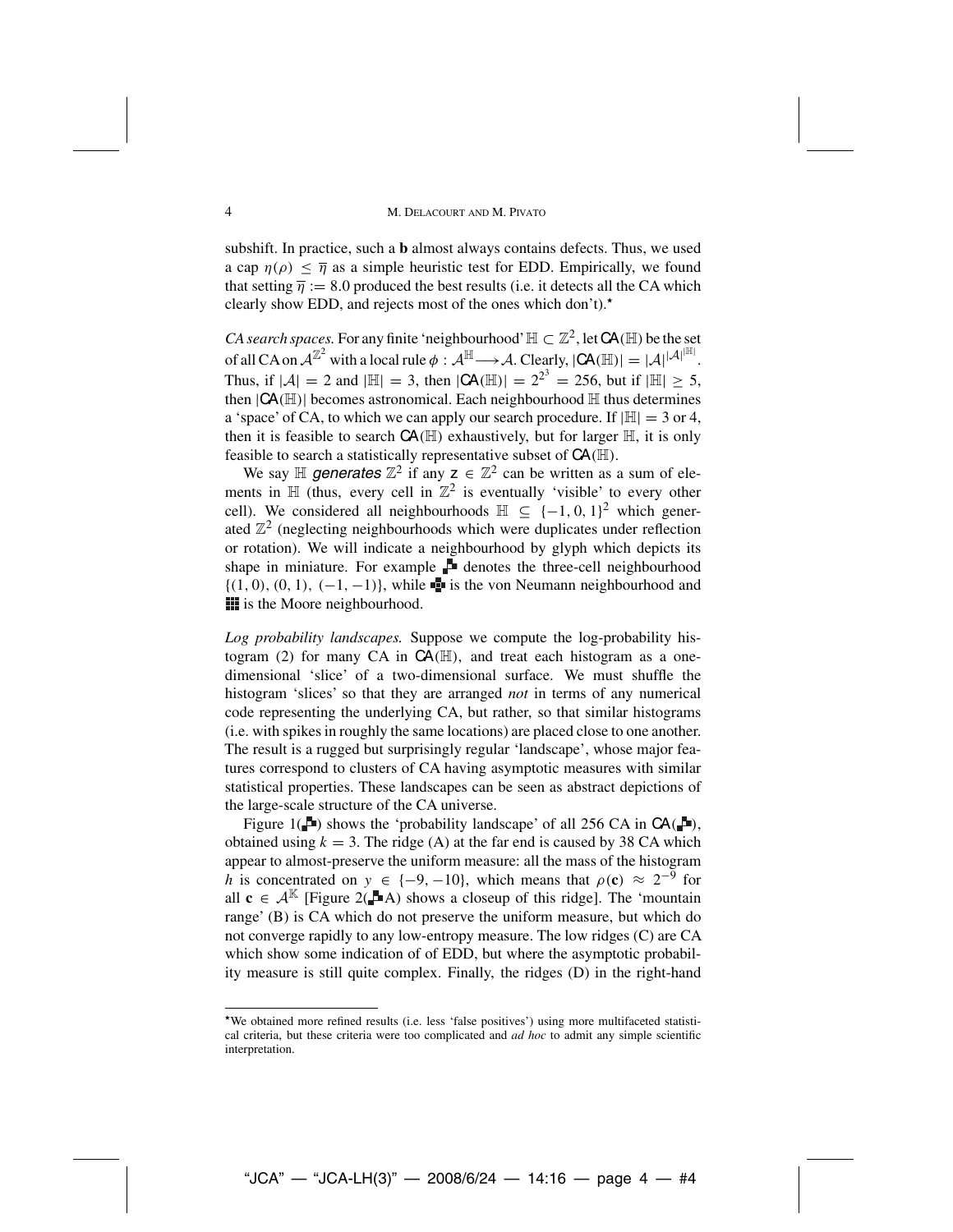



Emergent Defect Dynamics in Two-Dimensional Cellular Automata 5

 $(A)$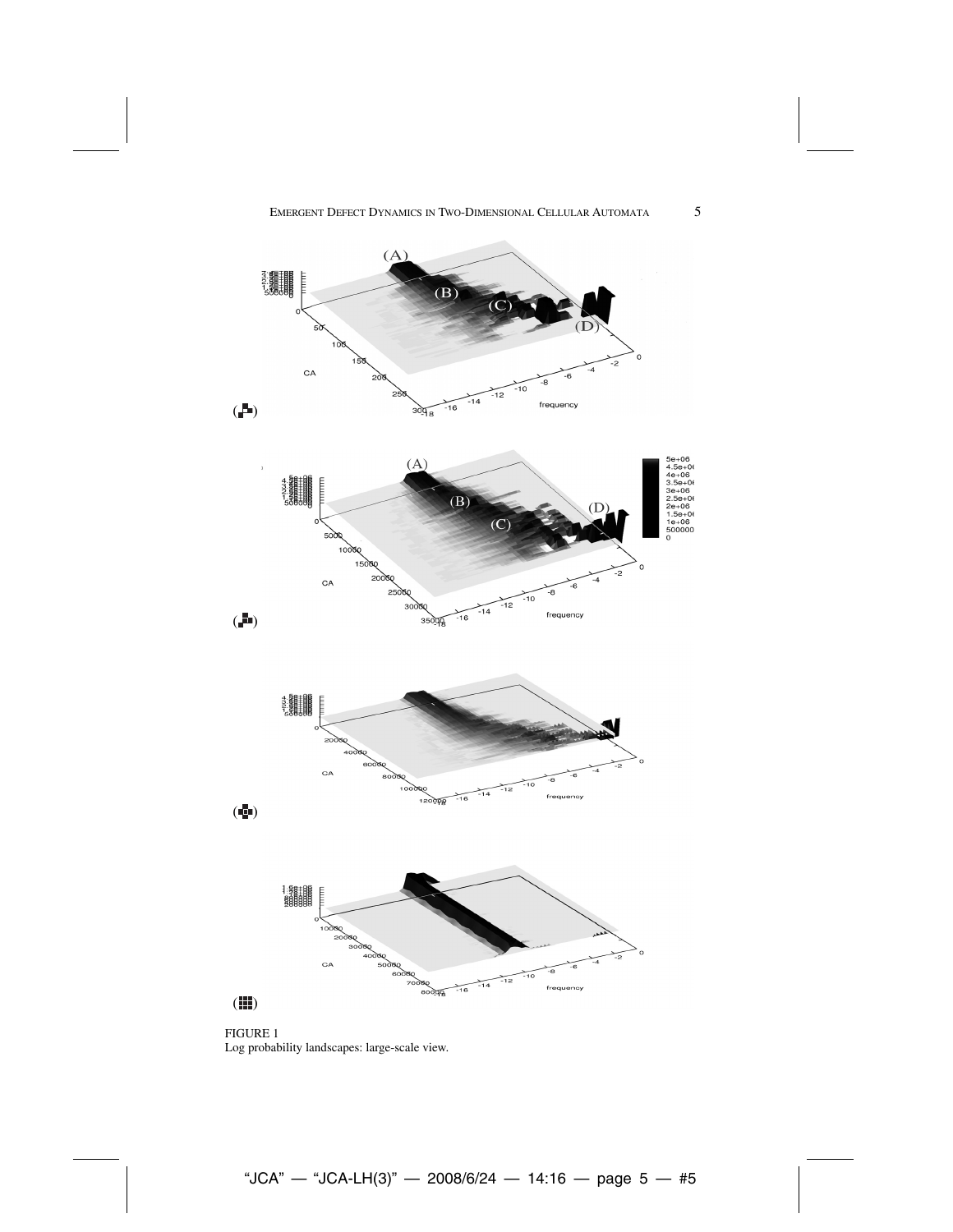

FIGURE 2 Log probability landscapes: closeups

corner are caused by CA which unambiguously manifest EDD; the asymptotic probability measure is almost all supported on one or more simple periodic background patterns, with the remaining probability supported on defect structures. Figure  $2($  D) shows a closeup of region (D).

The 'wall' (a) in Figure  $2($  D) is caused by 32 *nilpotent* CA, which converge to a constant (all-zeros or all-ones) configuration. The massif (b) is caused by 6 CA whose asymptotic subshift **X** has exactly 2 elements (e.g. 2-periodic flickering between all-zeros and all-ones). The ridge (c) is about 30 CA with  $4 \leq |\mathbf{X}| \leq 16$  (juxtapositions of checkerboards, stripes, etc.). The low mounds (d) are caused by the low-probability defects.

Figure  $1(\blacksquare)$  shows the probability landscape generated by the 65536 elements of  $CA(\blacksquare)$ . The picture is very similar to the landscape of  $CA(\blacksquare)$ ; features (A)–(D) have the same interpretation. Figure  $2(\blacksquare$  D) shows a closeup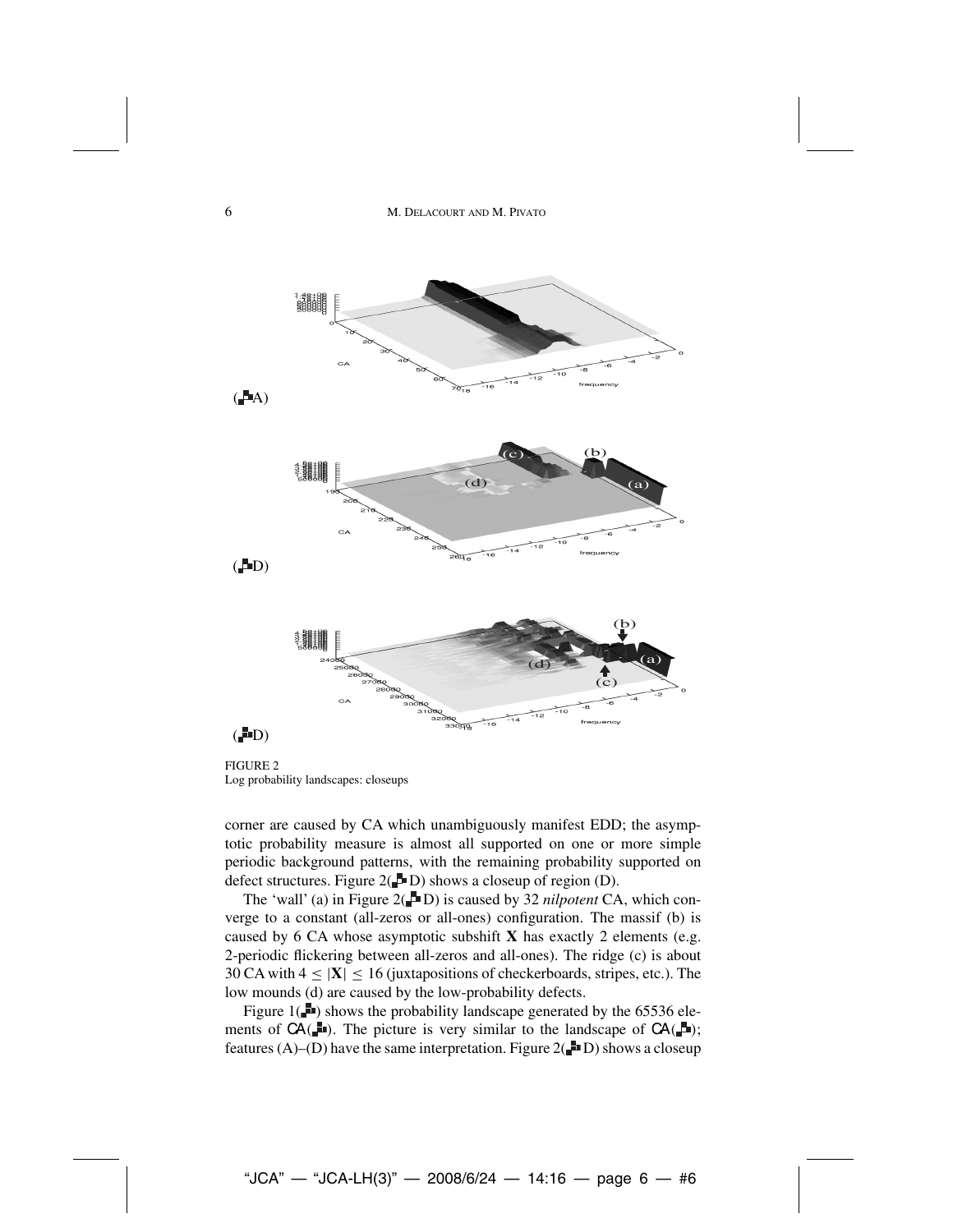of region (D) in Figure  $1(-1)$ . The 'wall' (a) is caused by approximately 7400 nilpotent CA. The 'teeth' (b) are caused by approximately 2000 CA whose asymptotic subshift **X** has cardinality 2 (e.g. flickering, cow pattern, widthone stripes or checkerboard). The teeth (c) are caused by approximately 600 CA where  $3 < |X| \le 8$ . The low mounds (d) are caused by defects.

Figure  $1(\blacksquare)$  shows the probability landscape generated from a random sample of 100 000 out of the 4 294 967 296 elements of  $CA(\blacksquare)$ . The picture is similar to the landscape for  $CA(\Box n)$  and  $CA(\Box n)$ , but the proportion of CA with EDD is much smaller. Finally, Figure  $1($  $)$  shows the probability landscape of **CA(III)**. Now  $|CA(III)| = 2^{2^9} \approx 10^{154}$ , so exhaustive coverage is out of the question: instead this landscape was generated using a random sample the question; instead this landscape was generated using a random sample of size 70 000. The difference between Figure 1( $\blacksquare$ ) and Figures 1( $\blacksquare$ ,  $\blacksquare$ , ) is obvious: the 'ridges' indicating EDD are totally absent. Of the 70 000 Moore CA we tested, less than 0.01% exhibited any statistical signature of EDD. Indeed, the pronounced ridge along the line  $y = -9$  suggests (but does not prove) that the vast majority of Moore CA 'almost preserve' the uniform measure (or at least, its  $3 \times 3$  marginal).

*EDD vs. Neighbourhood size.* Figures 1 and 2 indicate a striking phenomenon: *the proportion of CA exhibiting EDD declines sharply as the neighbourhood size increases.* This is illustrated clearly in Figure 3. Almost 70% of the CA in



FIGURE 3 The percentage of  $CA(\mathbb{H})$  exhibiting  $\eta(\rho) < 8.0$  (a crude test of EDD), as a function of  $|\mathbb{H}|$ .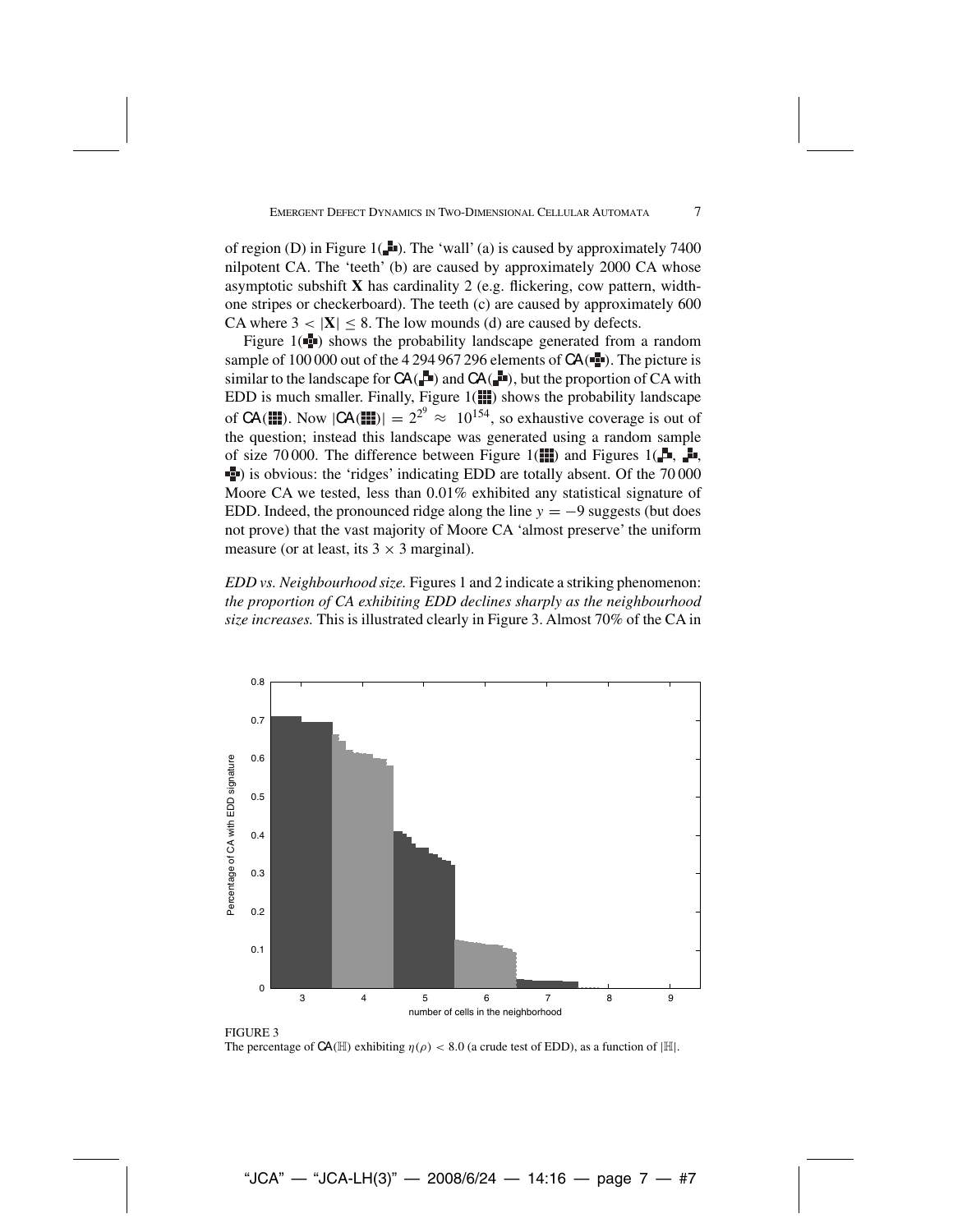### 8 M. DELACOURT AND M. PIVATO

 $CA(\Box)$  and  $CA(\Box)$  satisfy the criterion  $\eta(\rho) < 8.0$  (upon visual inspection, most of these exhibit visible EDD, so the 'true' proportion of EDD is around 45%–50% in both cases). In contrast, only 35% of  $CA(\blacksquare)$  satisfy  $\eta(\rho) < 8.0$ (and only 30% of  $CA(\mathbb{R})$  exhibit EDD); for CA with larger neighbourhoods, the proportion is even less. The proportion of EDD in  $CA($  ) is virtually zero. We have no explanation for this phenomenon, but it is robust under several variations of experimental parameters:

- *Neighbourhood shape.* All neighbourhoods with the same cardinality have roughly the same proportion of EDD. In Figure 3, the separate columns over each number  $n$  correspond to all 'generating' neighbourhoods  $\mathbb{H} \subseteq \{-1, 0, 1\}^2$  with  $|\mathbb{H}| = n$  (modulo rotations and reflections). For example, the two columns over  $n = 3$  correspond to  $\blacksquare$  and  $\blacksquare$ . We arranged the columns in decreasing order of height, for clarity. There is some variation amongst neighbourhoods of cardinality  $n$ , but it is small compared to the difference between these and any neighbourhood of cardinality  $n+1$ .
- *Convergence time.* We looked for the criterion  $\eta(\rho) < 8.0$  in  $CA(\blacksquare)$ and  $CA($  ) at times  $T = 10, 20, ..., 80, 90, 100, 200, 300, 400,$  and 500. The results are shown in Figure 4. Initially, as  $T \nearrow 100$ , there is a rapid increase in the the percent of CA with  $\eta(\rho) < 8.0$ ; However, after  $T = 100$ , this levels off; this strongly suggests that almost all the convergence to EDD occurs during the first 100 iterations.
- *Block size*. We examined the probability distributions on  $A^{[0...k)^2}$  for  $k = 3$ , 4 and 5. The three curves are shown in Figure 4, and clearly follow the same trajectory. Thus, using a large  $K$  does not seem to increase the proportion of detected EDD.

*Interfaces and Dislocations.* We earlier defined defects by comparison to some 'reference subshift' **X**  $\subset A^{\mathbb{Z}^D}$ . Many defects in **b** can then be understood as manifestations of 'global structural properties' of **b**, relative to the topological dynamical system  $(X, \sigma)$  (where  $\sigma$  denotes the  $\mathbb{Z}^D$ -action by shifts on **X**). If  $X$  is  $\Phi$ -invariant, then  $\Phi$  must preserve these 'structural properties', so  $\Phi$  can neither create nor destroy defects—it can only move and combine them. The structural properties of defects were investigated in [18, 20].

For example, suppose  $X = X_1 \sqcup X_2$ , where  $X_1$  and  $X_2$  are themselves nontrivial subshifts (called *transitive components* of **X**). Then an element of **X** either belongs to  $X_1$  or  $X_2$ . A domain boundary in **b** can then separate a  $X_1$ -admissible region from a  $X_2$ -admissible region, as shown in Figure 5(A); we call this an *interface*. If  $\Phi(X_1) = X_1$  and  $\Phi(X_2) = X_2$ , then any such interface is preserved by  $\Phi$  [20, Prop. 2.3].

Some structural properties can be associated with algebraic invariants. For example, let  $\mathbb{P} \subset \mathbb{Z}^D$  be a subgroup of finite index, and suppose that **X**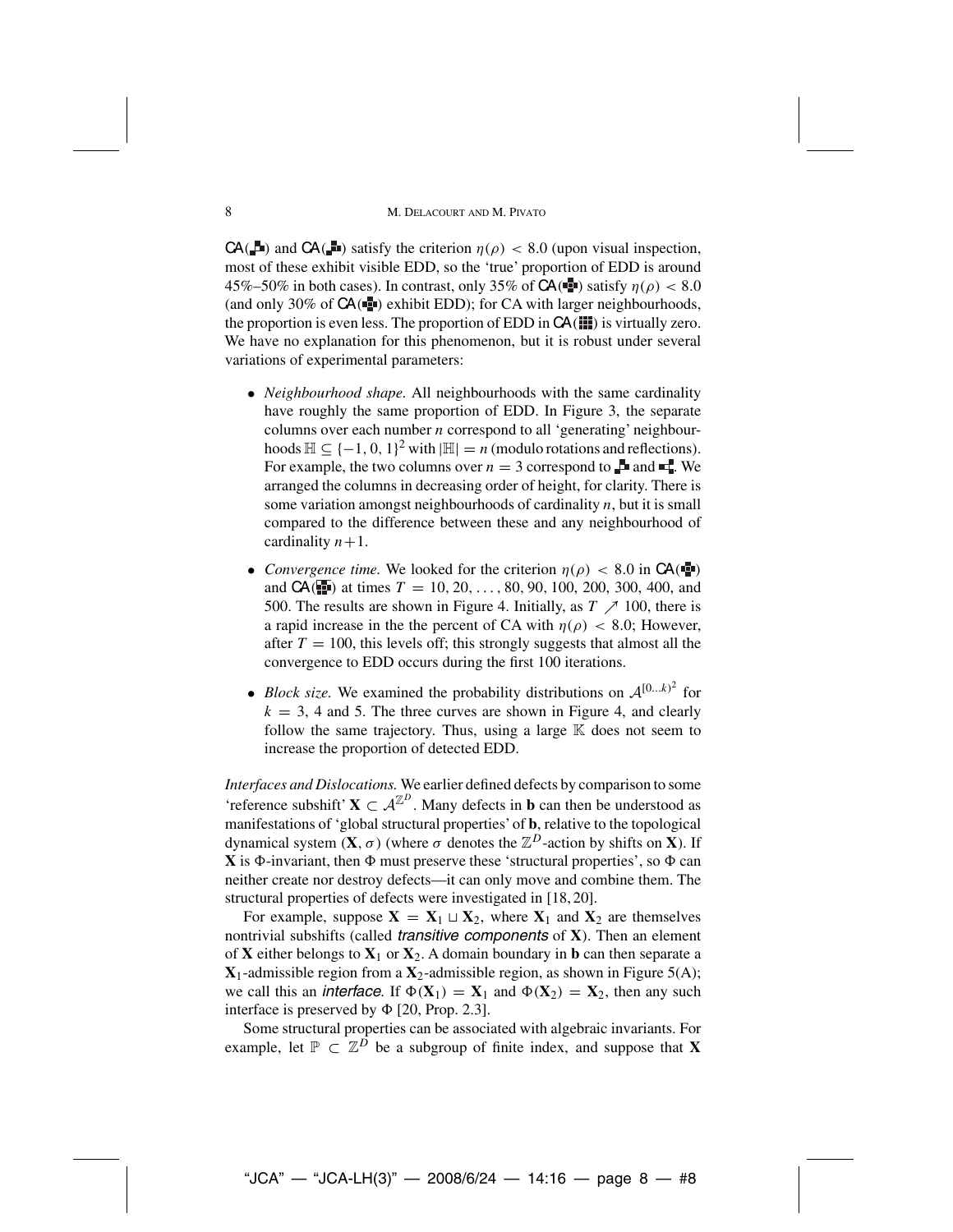

The percentage of  $CA(\mathbb{H})$  satisfying  $\eta(\rho) < 8.0$  (i.e. potentially having EDD), as a function of time. The three curves are the generated using the probability distribution on  $\mathcal{A}^{[0...k)^2}$  for  $k = 3$ , 4 and 5.



FIGURE 5

is P-periodic—i.e. for any  $x \in X$  and any  $p \in P$ , we have  $\sigma^p(x) = x$ . A domain boundary in **b** can then separate two regions which are 'out of phase' with respect to this P-periodic structure; we call this a *dislocation*. To any dislocation, we can associate a *displacement*: a unique element in the quotient group  $\mathbb{Z}^D/\mathbb{P}$ . Like an interface, a dislocation is  $\Phi$ -invariant; furthermore, its displacement is constant over time. If two dislocations collide, then we simply add their displacements together in  $\mathbb{Z}^D/\mathbb{P}$ ; see [20, § 3.1].<br>For example, if  $\mathbf{Y} \in \mathbb{Z}^{\mathbb{Z}^2}$  is the shackerhoord, then  $\mathbb{P}$  is the subgroup

For example, if  $X \subset \mathcal{A}^{\mathbb{Z}^2}$  is the checkerboard, then  $\mathbb P$  is the subgroup of all 'diagonal' shifts, generated by (1, 1) and (1, −1). Thus,  $\mathbb{Z}^2/\mathbb{P} \cong \mathbb{Z}_{/2}$ ; this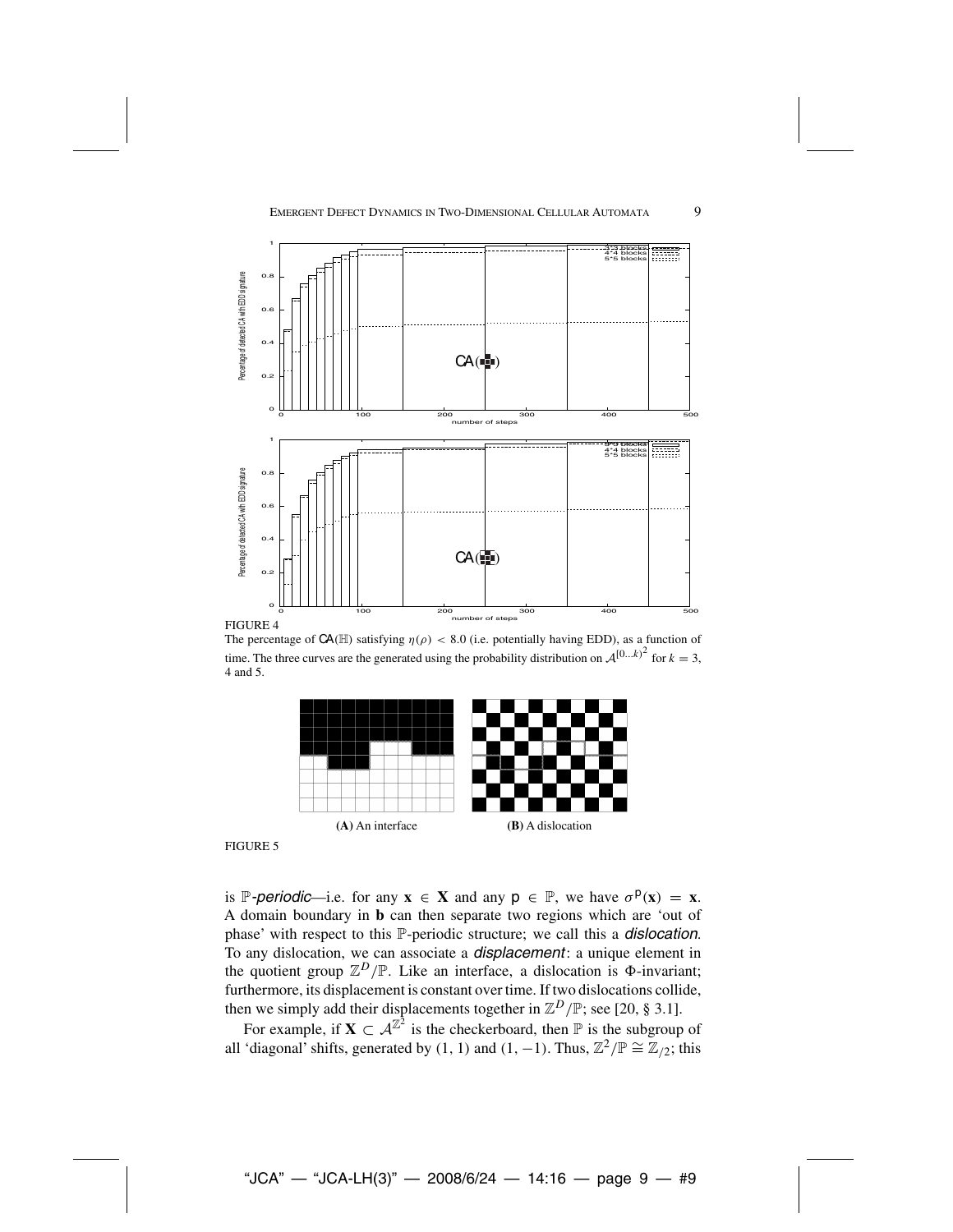10 M. DELACOURT AND M. PIVATO

|    | # of periodic transitive components in EDD background pattern |  |  |  |  |                                    |  |  |  |                                                        |            |       |
|----|---------------------------------------------------------------|--|--|--|--|------------------------------------|--|--|--|--------------------------------------------------------|------------|-------|
| CA |                                                               |  |  |  |  |                                    |  |  |  |                                                        |            |       |
| Д. |                                                               |  |  |  |  |                                    |  |  |  | 40 15.6% 25 9.77% 0 0% 3 1.17% 5 1.95%                 | $0 \t 0\%$ |       |
| A  | 10790                                                         |  |  |  |  |                                    |  |  |  | 16.5% 202 0.31% 8 0.012% 14 0.021% 6 0.0091% 12 0.018% |            |       |
| d. | 3370                                                          |  |  |  |  | $11.2\%$ 63 0.21\% 7 0.023\% 0 0\% |  |  |  | $0 \t 0\%$                                             |            | $0\%$ |

#### TABLE 1

The number (and percent) of CA exhibiting EDD and a background pattern with some number of periodic transitive components.

(∗) Statistics generated from a sample of 30000 vN CA.

reflects the fact that there are only two distinct 'phases' of the checkerboard. A dislocation in a checkerboard configuration is a domain boundary between one phase and the other, as in Figure 5(B).

Given a configuration  $\mathbf{b} \in \mathcal{A}^{\mathbb{L}}$ , it is possible to automatically identify the smallest subshift **X** such that 'most' of **b** is **X**-admissible. We can then count the number of periodic transitive components of  $X$ ; if there are  $N$  transitive components, then there are  $N(N - 1)/2$  distinct types of interfaces. Table 1 presents this data for all members of  $CA(\Box u)$  and  $CA(\Box u)$ , as well as a representative sample of  $CA(\blacksquare)$ .

*Filtering images to reveal defects.* Let **b** :=  $\Phi^T(\mathbf{a})$  and  $\mathbb{K}$  :=  $[0 \dots k)^2$ , and let  $\rho$  be as in Eqn. (1). For all  $\ell \in \mathbb{L}$ , let  $g_{\ell} := \rho(\mathbf{b}_{\ell+\mathbb{K}})$ ; this yields a configuration  $\mathbf{g} \in [0, 1]^{\mathbb{L}}$ . If we visualize **g** as a 'greyscale' pixel-map<br>image then regular domains in **b** will appear as light grey (bigh probability) image, then regular domains in **b** will appear as light grey (high probability) areas, whereas defects will appear as dark grey (low probability) regions. Figure 6 shows some typical examples of this procedure. Furthermore, the interfaces and/or dislocations in **b** can be revealed by automatically colourcoding each connected component of the light-grey region according to its transitive component and/or phase; animations generated using this process are available at http://xaravve.trentu.ca/DefectAnims.

*A partial catalogue of EDD CA.* Clearly it is not possible (or very useful) here to list the many thousands of CA we have found which exhibit EDD. Furthermore, such a list would be very incomplete, both due to our inherently imprecise heuristics for identifying EDD, and the smallness of our dataset compared to the vast CA-spaces they sample.

It *is* possible to give a fairly complete catalogue of EDD in  $CA(\blacksquare)$  (which has only 256 members). Space constraints make it impossible to provide detailed information about each EDD CA; instead we have crudely classified them according to the number of distinct periodic patterns which they manifest. CA with one pattern exhibit dislocation defects; CA with two or more patterns exhibit both dislocations and interfaces. We only list CA with 'interesting' dynamics (e.g. not nilpotent, not eventually fixed/periodic).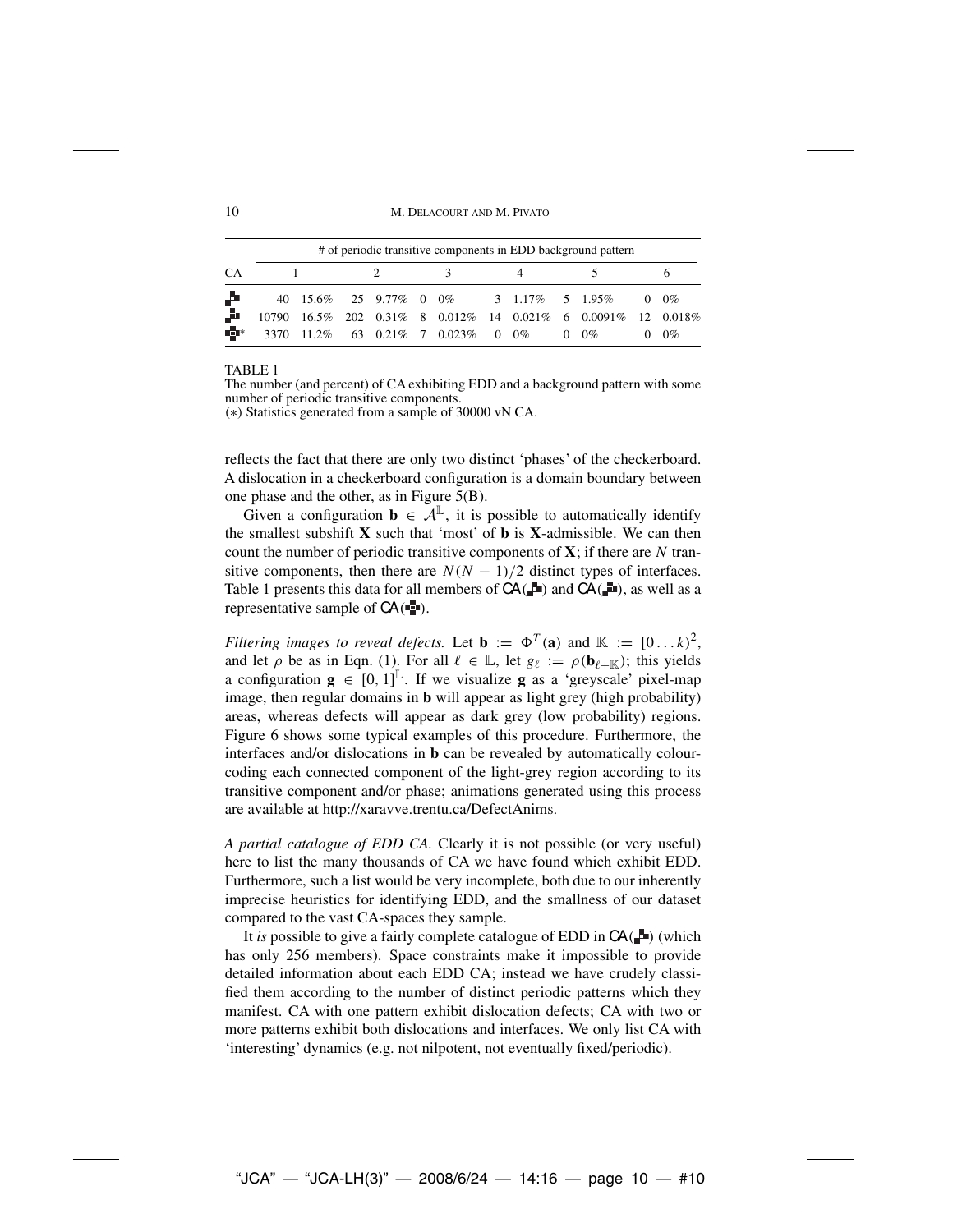



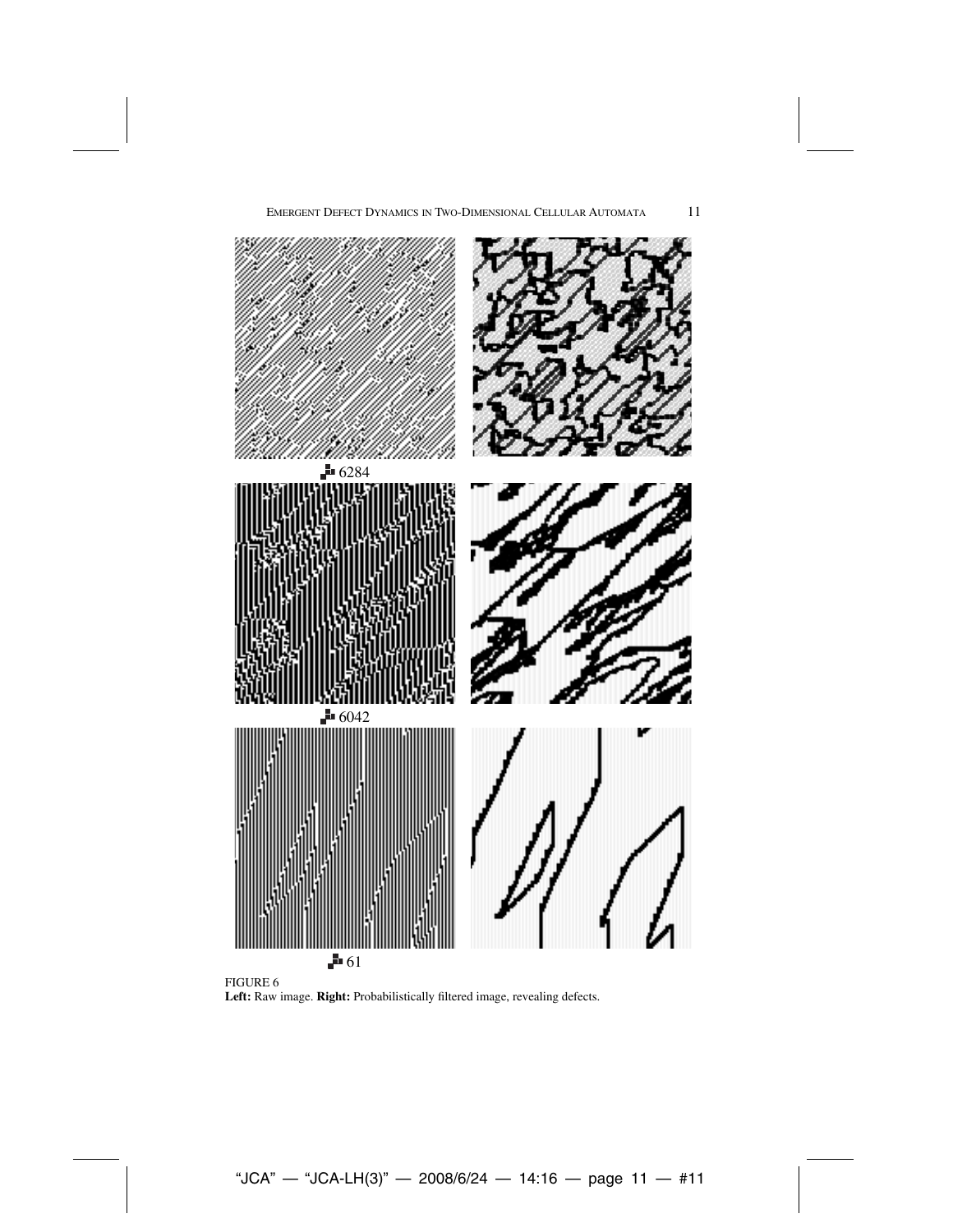### 12 M. DELACOURT AND M. PIVATO

We encode each CA using a Wolfram-style number, as follows: First the cells with coordinates  $(i, j)$  in the neighbourhood are numbered in increasing order of  $(3j+i)$ . Thus, the cells  $(-1, -1)$ ,  $(1, 0)$ , and  $(0, 1)$  of  $\blacksquare$  are numbered 0, 1, and 2, respectively. This maps  $\{0, 1\}$  <del>■</del> →  $\{0, 1\}^{\{0, 1, 2\}} \cong \{0, ..., 7\}$  by translating each element of  $\{0, 1\}$  into a 3-bit binary number in the obvious way. Thus, any local rule (a map  $A^{\perp} \longrightarrow \{0, 1\}$ ) is translated into a map  ${0, \ldots, 7} \rightarrow {0, 1}$ , which is then treated as an 8-bit binary number, between 0 and 255. By translating this numerical code back into a local rule, it is easy to simulate the following CA on a computer and observe their dynamics.

*Two patterns.* 11, 13, 14, 31, 35, 43, 47, 49, 50, 55, 59, 69, 77, 79, 81, 84, 87, 93, 113, 115, 117, 142, 143, 178, 179, 212, 213. *Four patterns.* 232. *Five patterns.* 62, 94, 118, 131, 133, 145.

For  $CA(\blacksquare)$  (with 65536 members), we will provide only a short list of interesting examples.

#### *One pattern.*

*Checkerboard.* 7, 71, 199, 263, 311, 327, 423, 455, 519, 567, 583, 711, 775, 791, 807, 823, 839, 855. *Stripes of width 2.* 61, 93, 110, 125, 126, 234, 281, 29, 317, 345, 385, 403, 46, 554, 574, 61, 618, 62, 642, 4714. *Stripes of width 3.* 537, 601, 6042.

```
Two patterns. 119, 407, 679.
```
*Checkerboard vs. Irregular.* 55.

*Three patterns.* 599. *Four patterns.* 359. *Five patterns.* 295, 535.

For larger CA spaces, we are somewhat like astronomers trying to catalogue and classify the stars in the sky. Compiling such a catalogue will be a fascinating but endless project.

*Conclusions.* Emergent defect dynamics seems to be ubiquitous in twodimensional CA. Even in the simplest classes of two-dimensional CA, our automated search uncovered a menagerie of examples. This preliminary exploration raises many questions.

• We have surveyed only 2-dimensional boolean CA (i.e.  $A = \{0, 1\}$ ). What is the prevalence of EDD in CAwith larger alphabets? What about higher dimensions?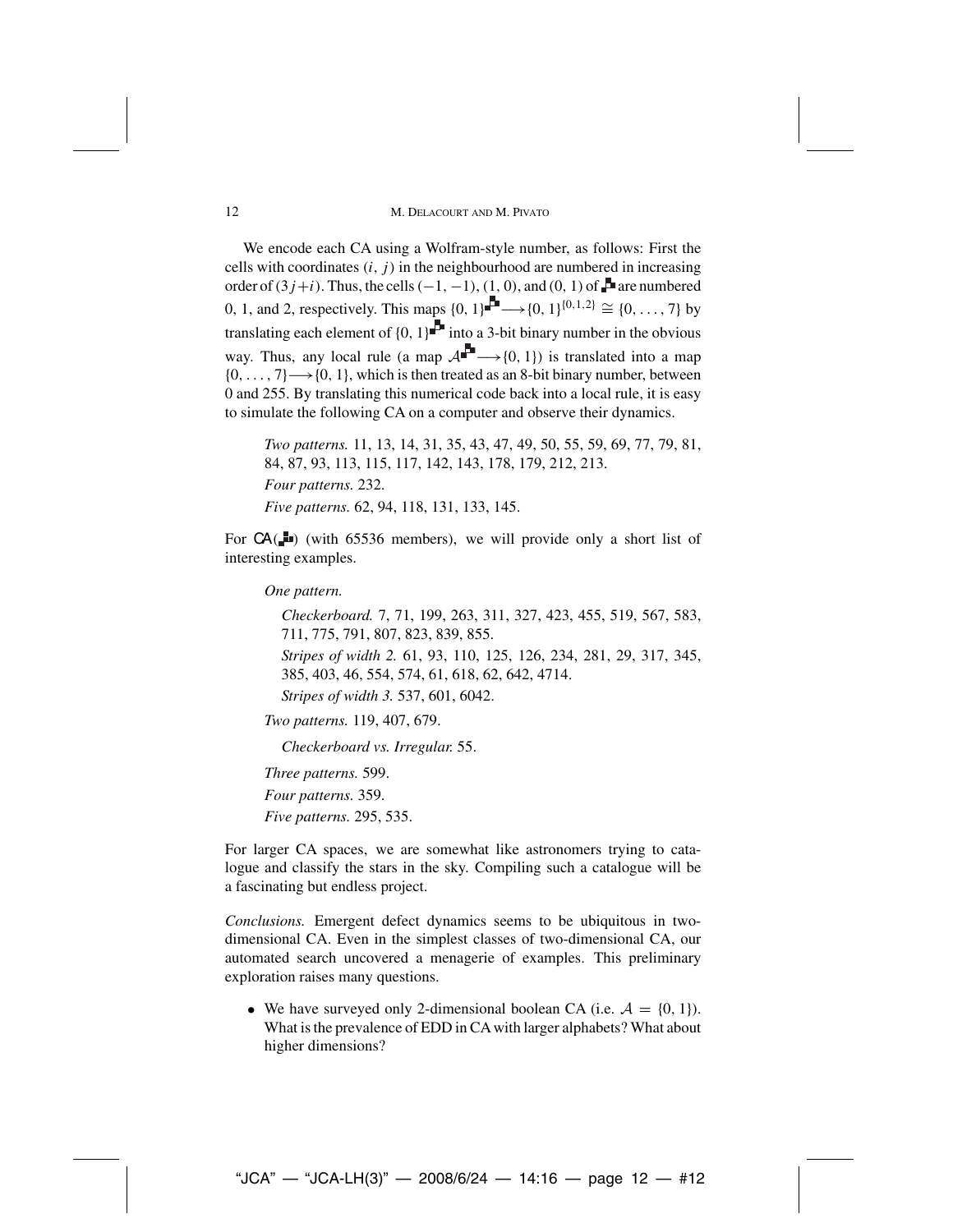Emergent Defect Dynamics in Two-Dimensional Cellular Automata 13

- Why is EDD common in CA with smaller neighbourhoods (e.g. and  $\Box$ ), yet very rare in CA with larger neighbhourhoods (e.g.  $\Box$ )?
- In many of the CA we discovered, the defects exhibit complex emergent behaviour. For example, domain boundaries often move and evolve in complex ways. Is it possible to develop a mathematical description of domain boundary motion?
- In CAwhich converge to a spatially periodic structure, we automatically identified and classified the resulting dislocations. However, most CA with EDD do not converge to a simple spatially periodic structure. The theory of dislocations in [20] also applies to subshifts with *quasiperiodic* structure (e.g. Sturmian shifts, substitution shifts, Toeplitz shifts, etc.); however, we presently have no method to automatically identify such quasiperiodic structures and the corresponding dislocations.
- The theory in [18] describes an entirely different class of '(co)homological defects', which can exist even without spatially periodic structure. Theoretically, these defects can have quite complex properties and interactions. However, as yet, we have no algorithm to identify and classify such defects.

### **REFERENCES**

- [1] N. Boccara, J. Naser and M. Roger. Particle-like structures and their interactions in spatiotemporal patterns generated by one-dimensional deterministic cellular automata. *Physical Review A* **44**(2) (1991), 866–875.
- [2] James P. Crutchfield and James E. Hanson. The attractor-basin portrait of a cellular automaton. *J. Statist. Phys.* **66**(5–6) (1992), 1415–1462.
- [3] James P. Crutchfield and James E. Hanson. Attractor vicinity decay for a cellular automaton. *Chaos* **3**(2) (1993), 215–224.
- [4] James P. Crutchfield and James E. Hanson. Turbulent pattern bases for cellular automata. *Phys. D* **69**(3–4) (1993), 279–301.
- [5] James P. Crutchfield and James E. Hanson. Computational mechanics of cellular automata: an example. *Phys. D* **103**(1–4) (1997), 169–189. Lattice dynamics (Paris, 1995).
- [6] James P. Crutchfield, Wim Hordijk and Cosma Rohilla Shalizi. Upper bound on the products of particle interactions in cellular automata. *Phys. D* **154**(3–4) (2001), 240–258.
- [7] D.S. Ornstein and B. Weiss. The Shannon-McMillan-Breiman Theorem for a class of amenable groups. *Israel J. Math.* **44**(1) (1983), 53–60.
- [8] Kari Eloranta. Partially permutive cellular automata. *Nonlinearity*, **6**(6) (1993), 1009–1023.
- [9] Kari Eloranta. Random walks in cellular automata. *Nonlinearity*, **6**(6) (1993), 1025–1036.
- [10] Kari Eloranta. The dynamics of defect ensembles in one-dimensional cellular automata. *J. Statist. Phys.* **76**(5–6) (1994), 1377–1398.
- [11] P. Grassberger. Chaos and diffusion in deterministic cellular automata. *Phys. D* **10**(1–2) (1984), 52–58. Cellular automata (Los Alamos, N.M., 1983).
- [12] Bruce Kitchens. *Symbolic Dynamics: One-sided, Two-sided, and Countable State Markov Shifts*. Springer-Verlag, Berlin 1998.